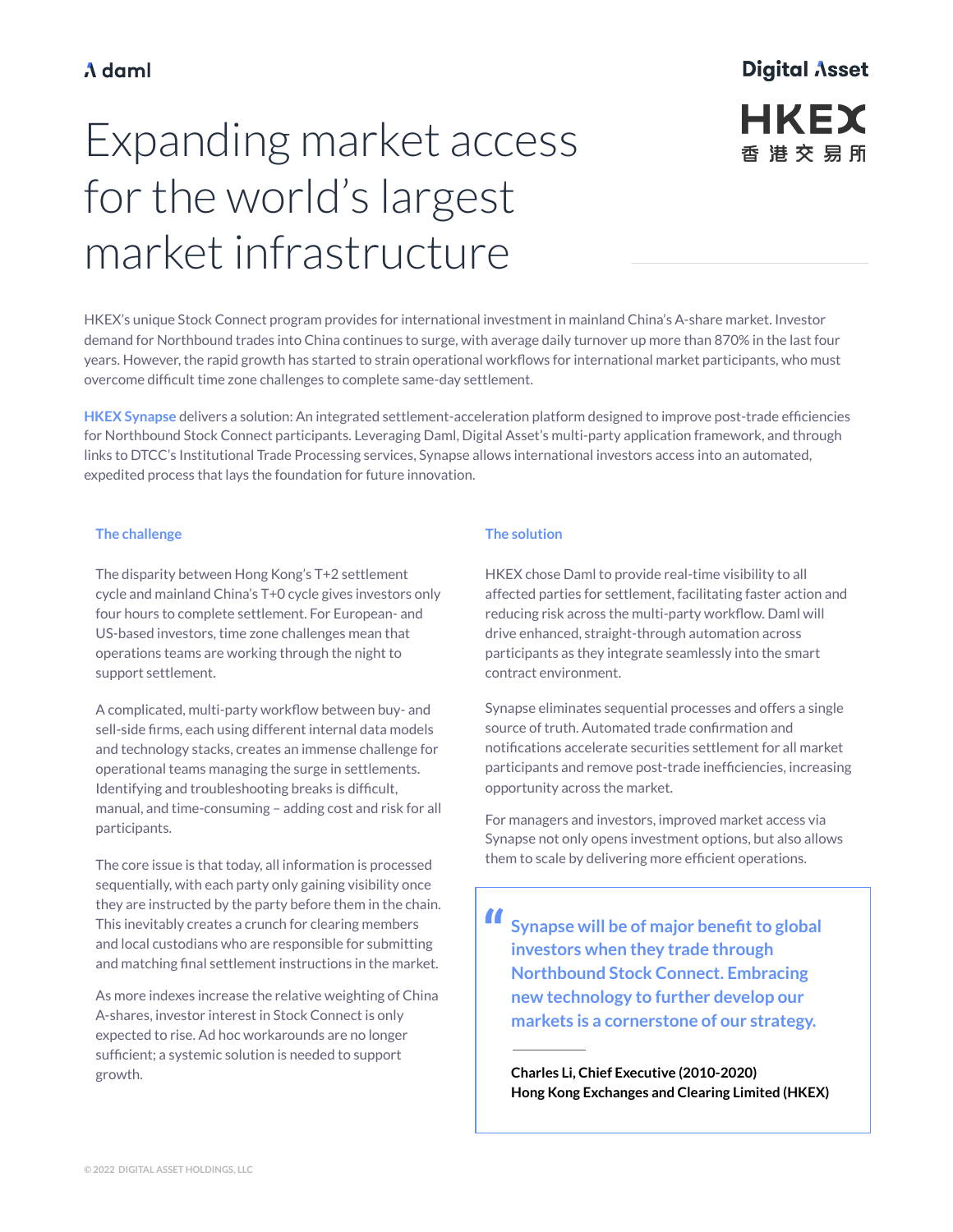### A daml

## **Digital Asset**

**HKEX Synapse is driving market evolution, as legacy, sequential message-based approaches make way for a modern, concurrent and interconnected infrastructure.** 

Today, each participant to a transaction must enter, communicate, check and enrich data about the trade to match and reconcile it with counterparties before sending it to the next participant in the chain. With multiple entities--asset managers, brokers, custodians, clearinghouses, exchanges, and other intermediaries--this sequential process is cumbersome and ripe for errors.

With Synapse, once a broker executes the asset manager's order and the block trade allocation is completed, the matched allocation will be passed to Synapse where cross border trades will be centrally matched. Direct, simultaneous instruction to all participants speeds settlement and limits exception management, as questions or disputes can be identified and resolved more quickly.

HKEX Synapse will use **[Daml's smart contracts](http://www.daml.com)** to automate, update and synchronize information for all participants in real time.



Settlement instructions and status updates are created simultaneously and shared with all parties along the settlement chain. Individual participants no longer need to send instructions bilaterally.



Concurrent processing significantly reduces settlement time.



Greater transparency and current data allow errors to be identified and exceptions managed more quickly.

Simplified integration with APIs, databases, networks and ledgers facilitates broad adoption.



Upon launch, HKEX Synapse will extend Northbound Stock Connect's global reach via **[DTCC's ITP](https://www.dtcc.com/about/businesses-and-subsidiaries/dtccitp) services** and the CTM platform. CTM centrally matches cross-border and domestic transactions, allowing:



Automation of the trade confirmation process.



Standardization to streamline transaction flows.



Seamless connectivity from trade execution to settlement.



Direct connectivity via FIX and SWIFT to front and middle offices and custodian banks.